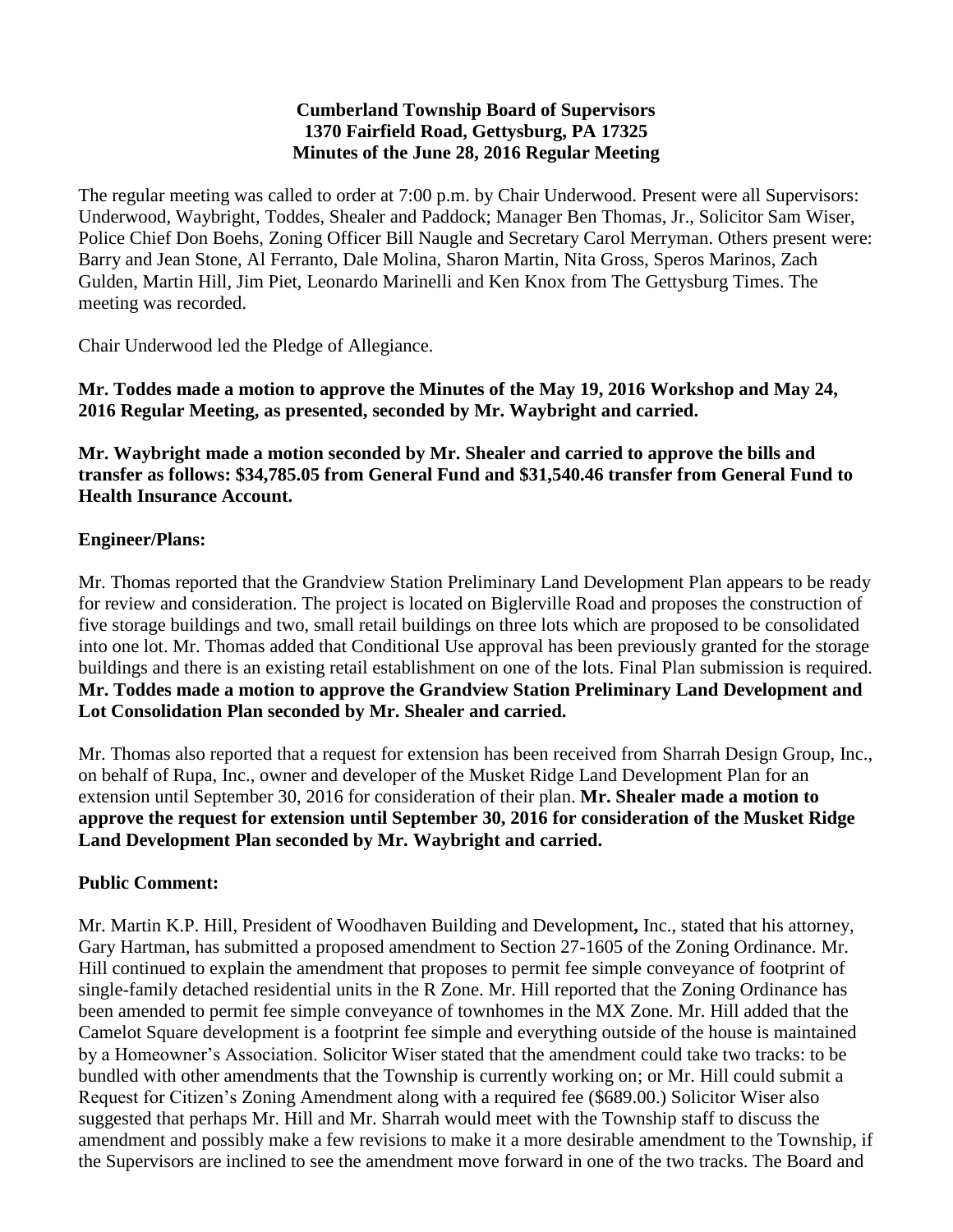Mr. Hill agreed to Solicitor Wiser's suggestions.

Mrs. Jean Stone, 1745 Mummasburg Road, asked to reserve a portion of her comments until the "Grass and Weed Ordinance" is discussed and asked about the status of the St. Francis intersection project. Solicitor Wiser stated that he will have a report on the St. Francis project under the Solicitor's Report.

Mrs. Nita Gross, 938 Barlow Greenmount Road, reported that they were disappointed with the outcome of the Zoning Hearing for the Keystone Services System project, but they will follow through with the Planning Commission and Board of Supervisors regarding the land development plan for the project.

Mrs. Sharon Martin, 980 Barlow Greenmount Road, suggested that the Township's demolition permit application include a line for projected future use of the property following demolition.

Mr. Speros Marinos, 912 Baltimore Pike, requested support for the Gettysburg and Harney carnivals and the Adams Regional Emergency Medical Services (AREMS.) Mr. Marinos also reported that the Cumberland Township Historical Society (CTHS) met this morning and there may be a couple of historical buildings in danger that they are looking into. Mr. Marinos thanked the Township for having a strong Police Department and mentioned the detail and common sense shown in the draft Comprehensive Plan and asked that it be applied to the Township's Zoning.

Mr. Al Ferranto, 501 Knight Road, asked if the Township's Sign Ordinance is enforceable in regards to political signs. He added that signs are already popping up and this election is going to be emotional for some people. Solicitor Wiser stated that he would have to do some research on the Township's Ordinance in light of a recent Supreme Court decision on temporary signs in general. Mr. Ferranto asked that if the ordinance is enforceable then it should be enforced; if not, then it should be changed.

# **Police Report:**

Police Chief Don Boehs presented a written and oral report of police activities for the month of May including: 392 complaints - Psych/suicidal-7, Disturbances – 14, Assault/Harassment – 13, Domestics – 18, Criminal Mischief – 4, Susp. Activity – 17, Thefts – 11, Alarms – 25, Med. Emergency – 14, 911 Hang Up – 10 and Rape -2; 149 traffic stops, 66 combined arrests, 7 traffic accidents, 7 targeted enforcements and 11,272 patrol miles. He added that they assisted other agencies 13 times and they were assisted six times. Chief Boehs reported that they have had 660 Oak Lawn Cemetery complaints and 111 walk-in complaints. Chief Boehs also reported that he will be giving a presentation in the near future regarding staffing and the department's history. Mr. Waybright stated that the Board asked Police Chief Boehs to expand his report so the public gets an idea of how busy the Police Department is.

### **Active Business:**

Mr. Thomas reported that the Supervisor's authorized the staff to get a quote on auditing services for 2016 from Smith Elliott Kearns and Company. He added that their quote has been received and is \$7,100.00. Mr. Thomas stated that he feels that this amount is in line with their charges for the previous three years. **Mr. Waybright made a motion seconded by Mr. Toddes and carried to accept the proposal from Smith Elliott Kearns and Company to provide audit services to the Township for the year ended December 31, 2016, in the amount of \$7,100.00.** 

Mr. Thomas reported that a letter has been received from Daryl Aurand requesting a zoning change for his property, located at 1685 Fairfield Road, to MX zoning. Mr. Thomas added that this property is currently zoned AR and is included on the list of properties that staff felt needed to be changed that was submitted to County Planning for use in the Comprehensive Plan update. This item was for information only and required no action.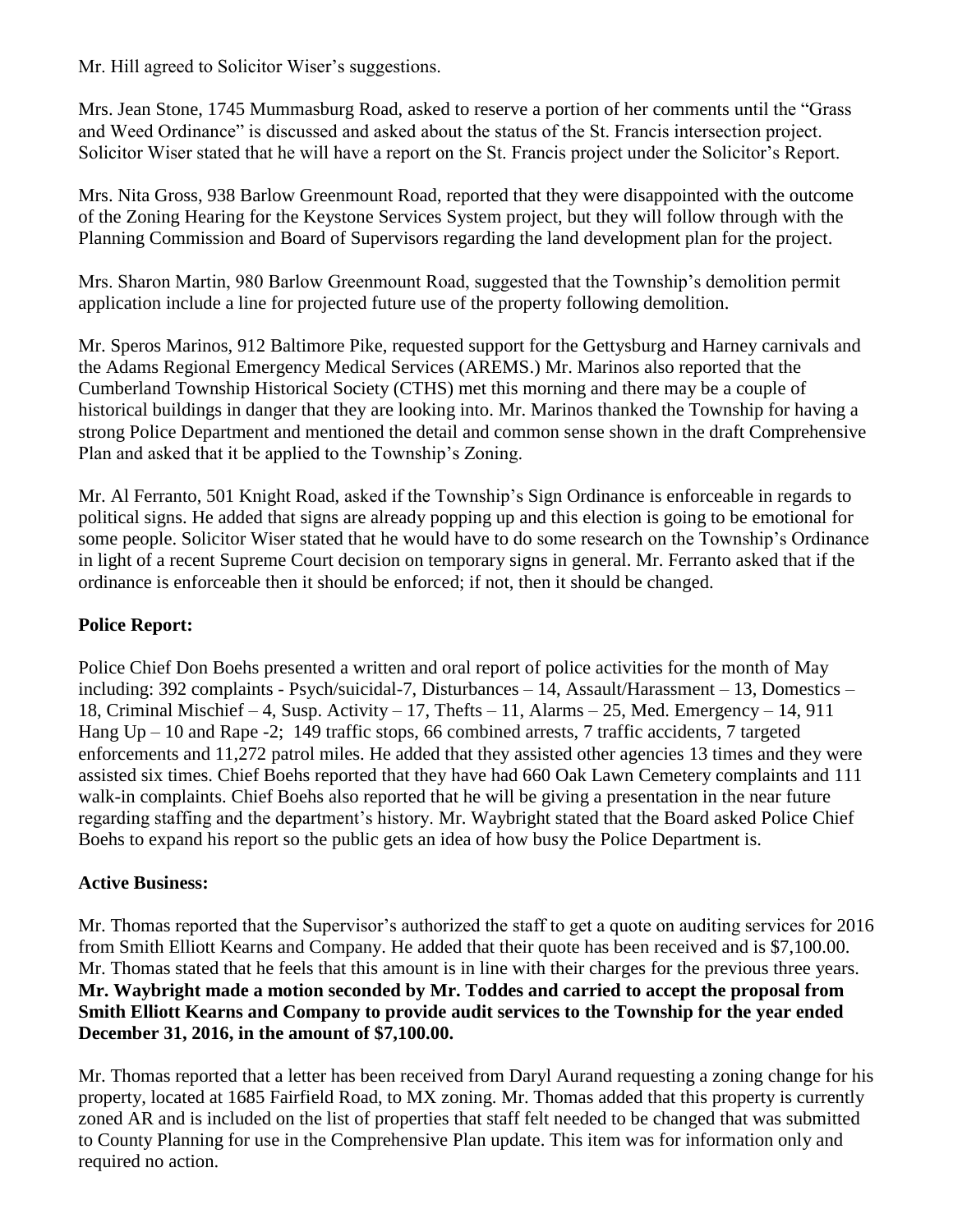Mr. Thomas also reported that the Township previously acknowledged the receipt of an application for an addition to the Agricultural Security Area and there is a requirement for the Board to hold a public hearing on the application. He stated that the public hearing has been scheduled for the August 23, 2016 meeting shortly after 7:00 p.m. and that this gives time for all of the appropriate reviews and comments to be submitted to the Board.

**Solicitor –** Solicitor Wiser presented an ordinance repealing Chapter 10, Part 1 of the Township Code regarding "the cutting of grass, weeds, and other vegetation." Solicitor Wiser explained that the current ordinance only applies to residential uses where houses are within 300 feet of each other and the new ordinance also addresses commercial and vacant properties. He added that the new ordinance also addresses noxious weeds and there are some exceptions for properties, such as for agricultural and wooded lots. Solicitor Wiser stated that the new ordinance also incorporates the concept of a ticket for the initial violation. He added that if the ticket is not paid then it goes through the formal citation process. Solicitor Wiser reported that the ordinance has been duly advertised and is ready for action by the Board.

Mrs. Jean Stone, 1745 Mummasburg Road, asked some questions about things in the ordinance and got clarification from Solicitor Wiser.

### **Mr. Shealer made a motion seconded by Mr. Waybright and carried to approve Ordinance 2016- 162 as follows:**

### **AN ORDINANCE OF THE TOWNSHIP OF CUMBERLAND, ADAMS COUNTY, PENNSYLVANIA AMENDING THE CODE OF THE TOWNSHIP OF CUMBERLAND BY REPEALING CHAPTER 10, PART 1 ENTITLED "CUTTING OF GRASS, WEEDS, AND OTHER VEGETATION" AND ENACTING A NEW ORDINANCE DECLARING GRASS, WEEDS, OR OTHER VEGETATION GREATER THAN TEN (10) INCHES IN HEIGHT TO BE A NUISANCE, PROVIDING FOR ABATEMENT OF NUISANCE AND PROVIDING PENALTIES FOR VIOLATION OF ORDINANCE**

Solicitor Wiser explained the challenges that St. Francis Xavier has encountered in trying to get a Highway Occupancy Permit from PennDOT for the improvements to the intersection of Boyd's School and Table Rock Roads. Solicitor Wiser explained that there is a Columbia Gas right-of-way very near the bridge and the school had a difficult time working through things with the different arms of Columbia Gas. He added that one of the easements that was obtained in the process now needs to be extinguished and restructured and he has a copy of the Extinguishment of Assignment of Easement Agreement for the prior Rinehart easement to be approved by the Township. **Mr. Toddes made a motion to authorize the Board Chair to execute the Extinguishment of Assignment of Easement Agreement seconded by Mr. Waybright and carried.** 

#### **Committee Reports and comments from Board Members:**

**Highway Committee –** Mr. Thomas reported that he and Road Superintendent, Chris Walter, met with the Highway Committee and they are recommending that the Act 209 Study be updated and remain with two service areas. The committee also has the following recommendation in regards to the Advisory Committee and intersections that should be included in the study update:

### **HIGHWAY COMMITTEE RECOMMENDATION:**

1. Proceed with appointment of a Traffic Impact Fee Advisory Committee (40% must be from the real estate / development community). Names mentioned to serve include: Rod Simpson, Marty Miller, Carl Athey, Dave Sites and Tom Shealer. The original committee included Mike Galassi, Chairman, Clarence Andrew, Riley Hollingsworth, Jim Paddock, and Carol Detweiler. Others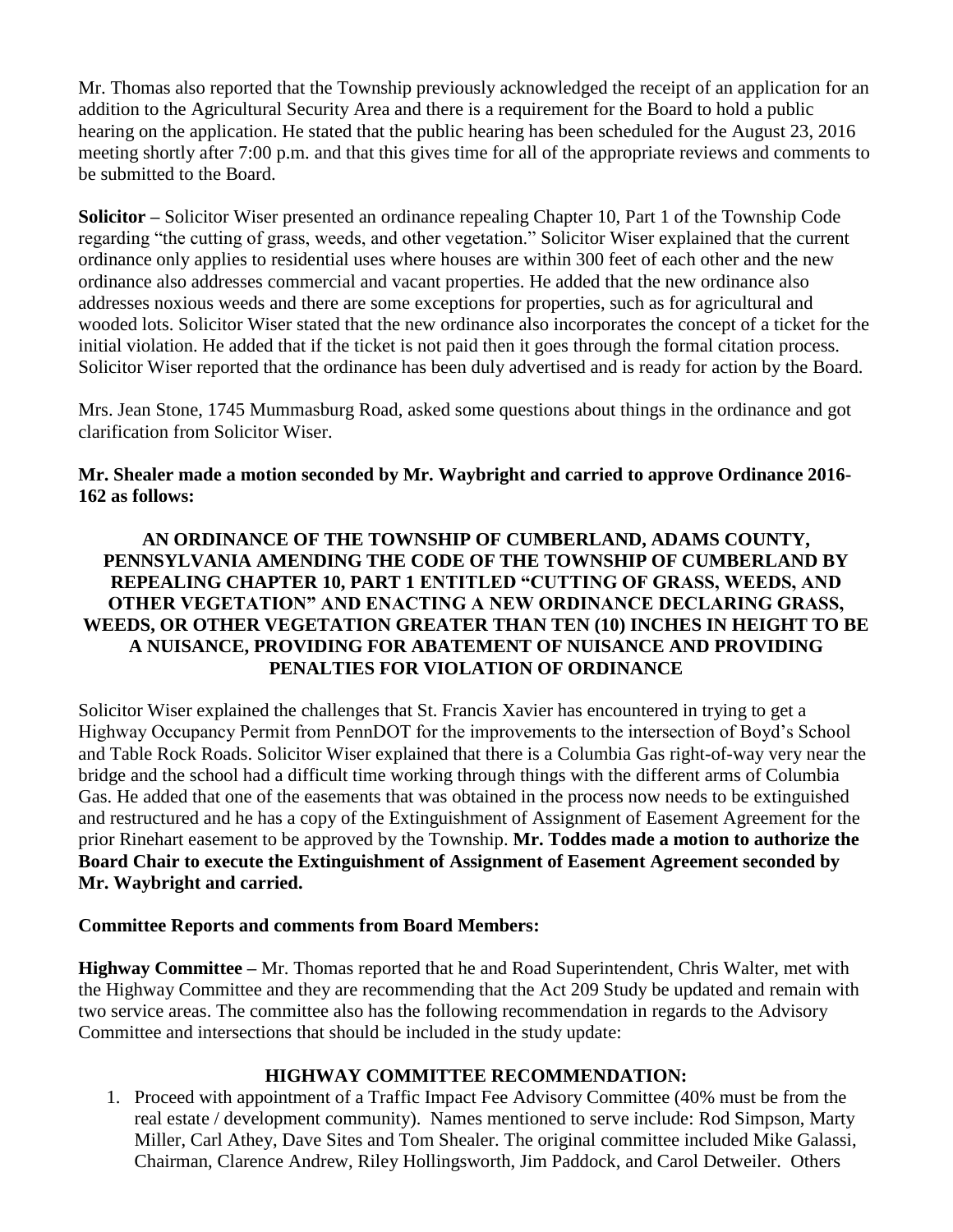who served either have moved or are deceased. The Committee needs a minimum of seven members.

- 2. Recommend the following North Study Transportation Service Area intersections:
	- a. Boyd's School Road / Biglerville Road
	- b. Belmont Road / Knoxlyn Road / Chambersburg Road / Kinsey Drive
	- c. Herr's Ridge Road / Chambersburg Road (include the Woerner Bridge)
	- d. Herr's Ridge Road / Biglerville Road
	- e. Table Rock Road / Boyd's School Road
- 3. Recommend the following South Study Transportation Service Area intersections:
	- a. Fairfield Road / Park Avenue / Willoughby Run Road
	- b. Fairfield Road / Bream's Hill Road / Blackhorse Tavern Road
- 4. Highway Committee discussions included:
	- a. Herr's Ridge Road / Fairplay Road intersection should be studied by future developers with improvements made by them.
	- b. This intersection should be reviewed by the Township since there was discussion several years ago about closing a portion of Herr's Ridge Road in this area. That is why the developer for Cumberland Village built the new Fairplay Road to Fairfield Road.
	- c. The above intersections (North and South areas) should be studied for turning lane additions or roundabouts.
	- d. Limit the number of suggested future traffic signals.

Mr. Thomas reported that McMahon's quote to complete the study is \$29,700.00 and the Township can use approximately  $40 - 50\%$  of Traffic Impact funds to pay for the study. He added that hopefully, Adams County Planning Office will be able to complete the Land Use Assumption Report. **Mr. Waybright made a motion to proceed with the Act 209 Full Update with McMahon Traffic Engineers and Planners seconded by Mr. Toddes and carried. Mr. Shealer made a motion to move forward with the appointment of an Advisory Committee seconded by Mr. Toddes and carried. (Manager's discretion to round out committee with 40% from real estate / development community) Insurance Committee –** Mr. Thomas reported that the committee has begun the process of getting quotes for the Township's Health Insurance and they will be vetted at a public meeting as soon as possible. **Personnel Committee –** Chair Underwood reported that the committee met with Administrative staff and they had some suggestions.

**Public Safety –** Chair Underwood reported that the committee met in Executive Session to discuss staffing**. Mr. Waybright made a motion, which was subsequently withdrawn, to move the remainder of the budgeted funds in Police Part-Time Salaries to Police Full-Time Salaries.** Mr. Ferranto asked for an explanation and Mr. Thomas explained that, at this time, this is still an Executive Session matter and there will be a formal presentation given at the July meeting that will answer any questions.

**Parks and Recreation** – Mr. Toddes reported that they have hired a new director, she is doing a great job and there is a lot of activity at the park. He added that the new director has a lot of ideas that she is working on and they are working on raising money to make some improvements/additions to the playground equipment for handicapped children and seniors.

**CTA, COG, Planning and Zoning, Economic Development, Building and Grounds – no reports**

# **Staff Reports:**

Mr. Thomas reported that the Board has received an in-depth Management Discussion and Analysis paper regarding the 2015 audit and budget and it will be posted on the Township's website. Mr. Thomas added that the Township is not required to do this report.

The Zoning Officer and Secretary's reports were reviewed.